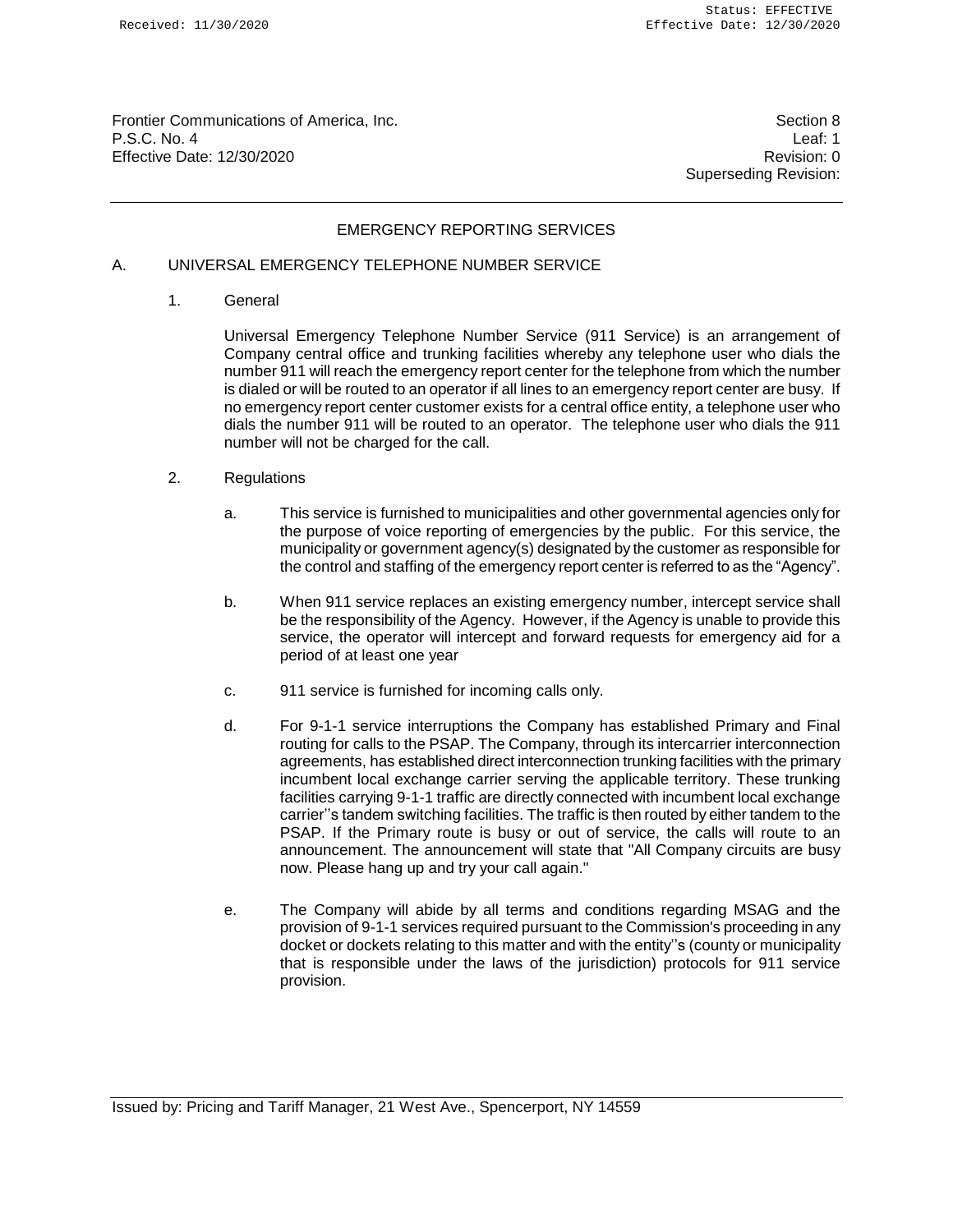Frontier Communications of America, Inc. Section 8 Section 8 P.S.C. No. 4 Leaf: 2 Effective Date: 12/30/2020 **Revision: 0 Revision: 0** 

Superseding Revision:

## EMERGENCY REPORTING SERVICES

# A. UNIVERSAL EMERGENCY TELEPHONE NUMBER SERVICE (Cont'd)

- 2. Regulations (Cont'd)
	- f. The Company''s liability and its obligation to furnish 9-1-1/E9-1-1 Service are limited as described by Company liability and indemnification clauses spelled out in Section 1, (specifically B.2.) incorporated herein by reference and the laws of the state in which this tariff applies.
	- g. The Company is not an insurer of persons or property. The liability of the Company to the subscriber, the customer or any other person for a loss or injury suffered or a liability incurred by any or all of them as a result of a failure in the 9-1-1/E9-1-1 Service shall be limited in accordance with the provisions of Section 1, (specifically B.2.) and in the Catalog, Section 2 (specifically 2.J.). The subscriber or customer and any other persons who may be affected by a failure of the 9-1-1/E9-1-1 Service are advised that they should obtain insurance and take all other steps necessary to protect themselves against loss or injury which they may suffer or liability which they may incur as a result of failure of 9-1-1/E9-1-1 Service.
- 3. Conditions of Furnishing Service

This service is offered solely as an aid in handling assistance calls in connection with fire, police, medical, and other emergencies. The Company is not responsible, in the absence of gross negligence or willful misconduct, for any losses, claims, demands, suits, or any liability, whether suffered, made, instituted, or asserted by the customer or by any other party or person, for any personal injury to or death of any person or persons, and for any loss, damage, or destruction of any property, whether owned by the customer or others, caused or claimed to have been caused by the installation, operation, failure to operate, maintenance, removal, presence, condition, location, or use of such facilities. By dialing 911, the customer agrees to release, indemnify, defend, and hold the Company harmless from any and all loss or claims, whatsoever, whether suffered, made, instituted, or asserted by the destruction of any property, whether owned by the customer or others. Not withstanding any provision to the contrary, in no event shall the Company be liable for any special, incidental, consequential, exemplary, or punitive damages of any nature whatsoever.

The Company is not responsible for any infringement or invasion of the right of privacy of any person or persons, caused, or claimed to have been caused, directly or indirectly, by the installation, operation, failure to operate, maintenance, removal, presence, condition, occasion or use of the 911 service features and the equipment associated therewith, including, but not limited to, the identification of the telephone number, address or name associated with the telephone used by the party or parties accessing the 911 service.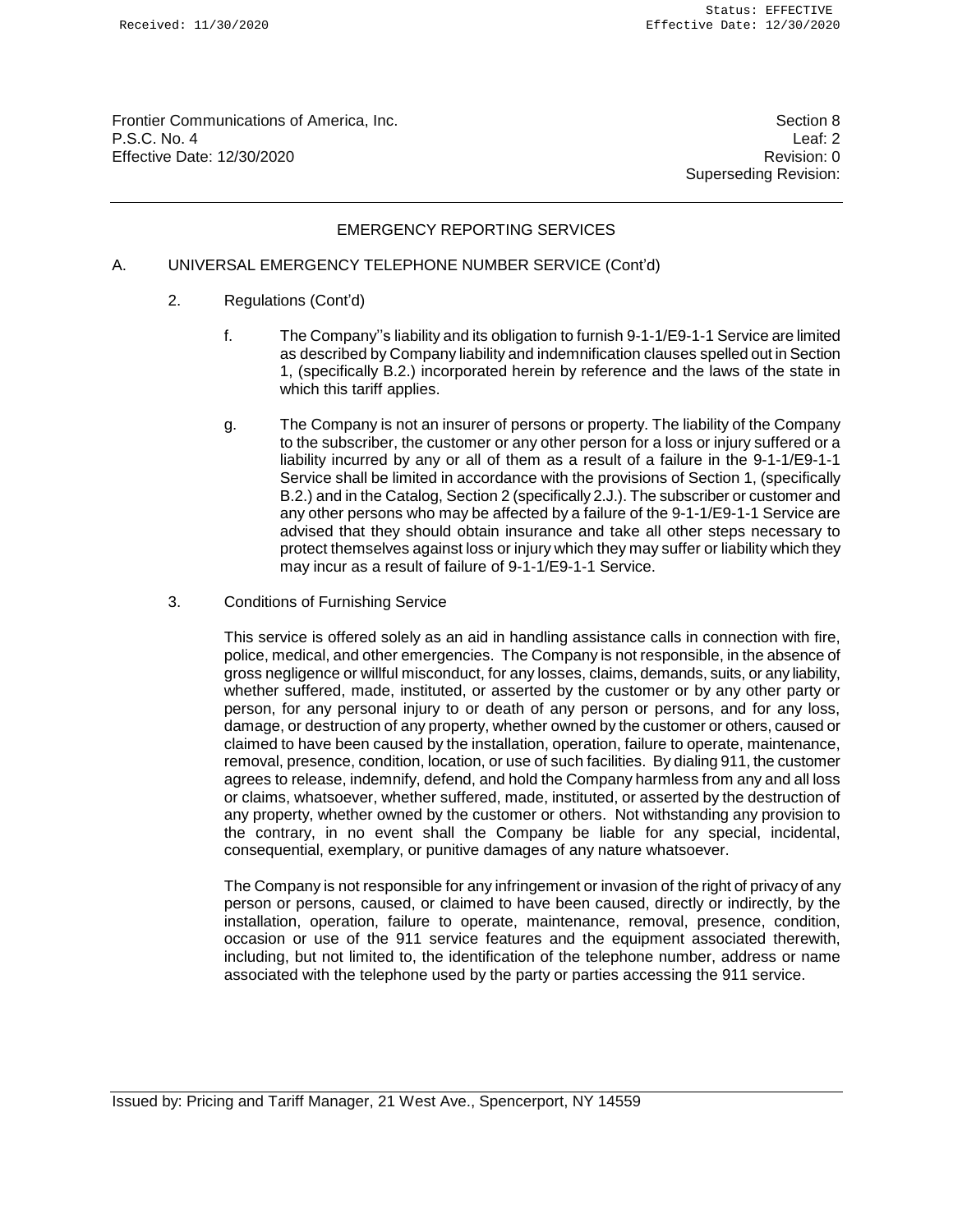Frontier Communications of America, Inc. Section 8 Section 8 P.S.C. No. 4 Leaf: 3 Effective Date: 12/30/2020 **Revision: 0 Revision: 0** 

Superseding Revision:

## EMERGENCY REPORTING SERVICES

# B. ENHANCED UNIVERSAL EMERGENCY TELEPHONE NUMBER SERVICE

1. General

Enhanced Universal Emergency Telephone Number Service (E911 Service) is a Call Delivery Network whereby any telephone user who dials the number 911 will reach a designated Public Safety Answering Point (PSAP). E911 Service is offered in the Company's serving area subject to the availability of stored program control central office facilities, Enhanced 911 software, and ANI equipment. The telephone user who dials the 911 number will not be charged for the call.

- 2. Regulations
	- a. In addition to the following, the regulations in A.2. preceding apply.
	- b. This tariff does not provide for the inspection or constant monitoring of facilities to discover errors, defects, or malfunctions in the service, nor does the company undertake such responsibility. The Agency shall make such operational tests as in their judgment are required to determine whether the system is functioning properly for its use. The Agency shall promptly notify the Company in the event the system is not functioning properly.
	- c. E911 information, consisting of the names, addresses, and telephone numbers of all telephone customers, is confidential. The Company will release such information to the Agency periodically for the update of their systems.
	- d. The E911 calling party, by dialing 911, waives the privacy afforded by non-listed and non-published service to the extent that the telephone number ("ANI") and address ("ALI") associated with the originating station location are furnished to the PSAP, on a call by call basis, after an E911 call has been received.
	- e. Service boundaries of the Company and political subdivision boundaries may not coincide. In the event that the Agency does not subscribe to Selective Routing, it must make arrangements to handle all 911 calls that originate from telephones served by Central offices in the local service areas (i.e., exchange) whether or not the calling telephone is situated on property within the geographical boundaries of the Agency's public safety jurisdiction.